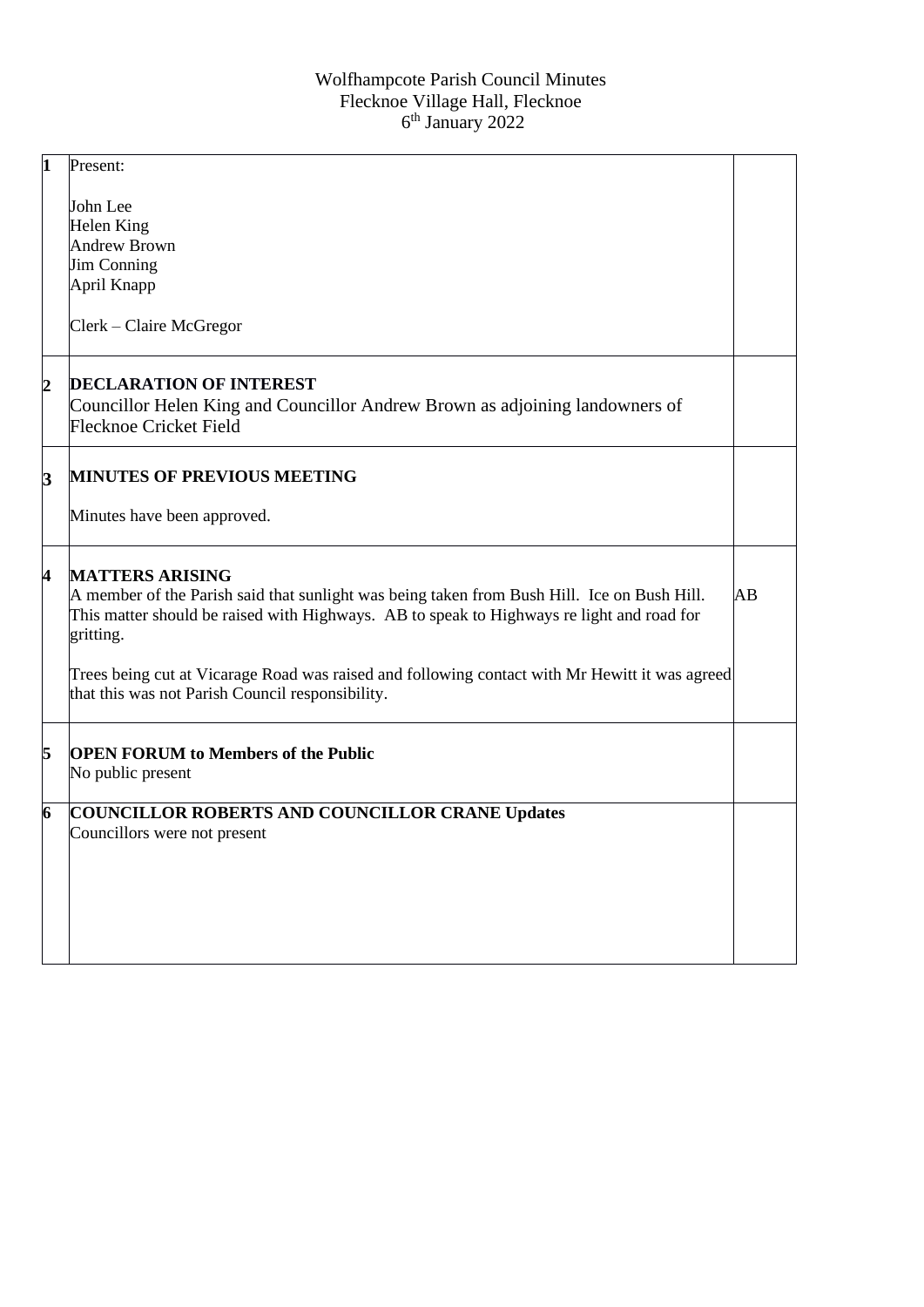|                                                                                             | <b>Planning Details</b>                                                                                                                                                                                                                                                                                                                                                                                                        | <b>Status</b>  |              |
|---------------------------------------------------------------------------------------------|--------------------------------------------------------------------------------------------------------------------------------------------------------------------------------------------------------------------------------------------------------------------------------------------------------------------------------------------------------------------------------------------------------------------------------|----------------|--------------|
| R21/0573                                                                                    | <b>Flecknoe Farm Stud and Livery,</b><br>Flecknoe<br><b>Demolition of Cattle Sheds and</b><br>conversion to form three residential<br>dwellings                                                                                                                                                                                                                                                                                | Approval given |              |
| R21/0573.<br>Roberts.                                                                       | JC has written to Councillor Crane – to chase up<br>We would like response about the Planning in regard to Highways and agreed to write to<br>Howard Roberts as still worried about the junction where Highways made no comment<br>but adds a safety issue for other neighbours. JC and CM to write letter to Howard<br>Pot holes around area of new planning not helping.                                                     |                | <b>JC/CM</b> |
| <b>ENVIRONMENT</b><br><b>Cricket Field Update</b><br>£26,610 has been pledged.<br>arranged. | £26,250 has been received in donations.<br>Shortfall of £4400 for Purchase and Improvements<br>PC to fund shortfall and raise monies to cover this amount.<br>JC asked for reconciliation and AK to prepare spreadsheet for an extraordinary meeting to be<br>On $4th$ January £32,000 in bank account – cash<br>£10,000 needs to be available for Village Hall repairs<br>Terms of Reference: Conditions of Use to organised. |                | AK           |
| <b>Queens Platinum Jubilee</b>                                                              | Bank Holiday weekend of 4/5 <sup>th</sup> June 2022<br>Ask for Volunteers to help - Talk to Community Events Team<br>Window Wanderland - Coventry City of Culture<br>A member of Parish asked if the PC would be interested in being involved with this Event.<br>The PC had no objection to the Parishioner organising this but they would not get involved.                                                                  |                | JL/CM        |
|                                                                                             | CPR Training - All training carried out and event went well                                                                                                                                                                                                                                                                                                                                                                    |                |              |
| <b>PARISH MAINTENANCE</b><br>leaves etc more often.                                         | Block drains – Currently drains are clear<br>A Parishoner messaged to say there were some blockages. AB to ask RBC to clear roads of                                                                                                                                                                                                                                                                                           |                | AВ           |
| New dog poo bin. 1 no to be erected; AB to get map of verges                                |                                                                                                                                                                                                                                                                                                                                                                                                                                |                |              |